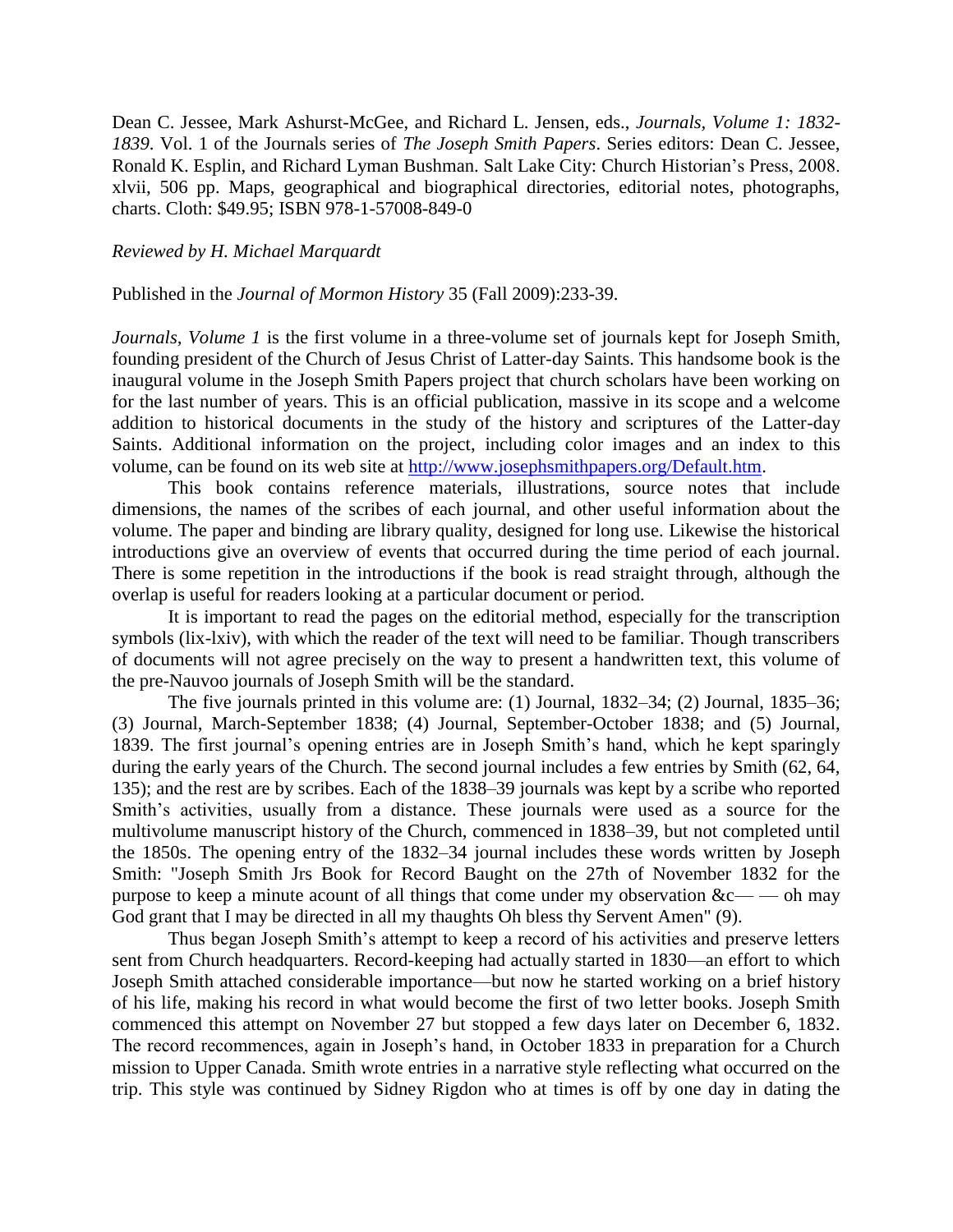events he is recording. Smith and Sidney Rigdon took turns in keeping the record until they arrived back in Kirtland. Oliver Cowdery dates that return, in Joseph's voice, at November 4 "at 10, A.M. found my family all well according to the promise of the Lord. for which blessings I feel to thank his holy name; Amen" (16).

Accounts of important meetings were copied into the journal at a later date, including the January 11, 1834, meeting of the United Firm (25–26), and events connected with Philastus Hurlbut's opposition to Joseph Smith on March 13 and 18 and June 21, 1833 (27). Smith, brought suit against Hurlbut for threatening his life, and in preparation for the civil court trial, wrote that he was a wicked man and hoped that the Lord would "deliver him to the fowls of heaven and his bones shall be cast to the blast of the wind" (37). Hurlbut died in 1883 at the age of seventy-four. As Joseph Smith's earliest journal, it contains the greatest percentage of entries in his own handwriting but also launched the pattern that later became standard of having scribes record his activities.

The next journal begins September 22, 1835, and ends with the entry of April 3, 1836. In contrast to the 1832–34 journal, the 1835–36 journal is a carefully constructed record that may have been written with an audience in mind. It began about the time that Oliver Cowdery was recording patriarchal blessings in a separate volume for Joseph Smith Sr., the Prophet's father and the first Church patriarch. Cowdery made the first entry in Josephs Jr.'s journal on September 22, 1835: "This day Joseph Smith, jr. labored with Oliver Cowdery, in obtaining and writing blessings. We were thronged a part of the time with company, so that our labor, in this thing, was hindered; but we obtained many precious things, and our souls were blessed. O Lord, may thy Holy Spirit be with thy servants forever. Amen"  $(61–62)$ .

Joseph Smith also wrote an entry that same day but incorrectly recorded the date as September 23: "This day Joseph Smith, Jr. was at home writing blessings for my most beloved Brotheren <I>, have been hindered by a multitude of visitors but the Lord has blessed our Souls this day"  $(62)$ . This 1835-36 journal is the longest in this volume, with 195 handwritten pages, and contains a record of events not found elsewhere. On the first page Oliver Cowdery includes the title of the work, "Sketch Book for the use of Joseph Smith, jr" (61). It is a description of this particular journal of Smith which includes minutes, revelations, letters, Joseph Smith's account of the First Vision and Book of Mormon, the days he worked on translating the Egyptian papyri that became the Book of Abraham, and both full texts and synopses of patriarchal blessings. Letters were copied into the book, and there is a partial record of the construction of the "House" of the Lord" (Kirtland Temple).

Frederick G. Williams was the scribe for entries made between October 3 and 7, 1835. On October 29, 1835, Warren Parrish became Joseph Smith's scribe (76), recording daily events from Smith's dictation and possibly from written notes or a combination of both, covering the preceding three weeks (October 8–29). The October 8 entry says only: "nothing of note transpired as we now recollect"  $(71)$ .

What we learn that was previously not emphasized is that there are six "marks of adhesive wafers" (53) where either notes or pages were attached to the journal page for the scribe to copy into the journal. The entry for November 12 includes instructions to members of the Council of the Twelve. Joseph assures them that he has the utmost confidence in them and announces the ordinance of washing of feet. Smith asked a question and answered it when he said, "When or wher[e] has God suffered one of the witnesses or first Elders of this church  $<$  to $>$ fall? never nor nowhere" (96-97). Joseph emphasized: "The order of the house of God has and ever will be the same, even after Christ comes, and after the termination of the thousand years it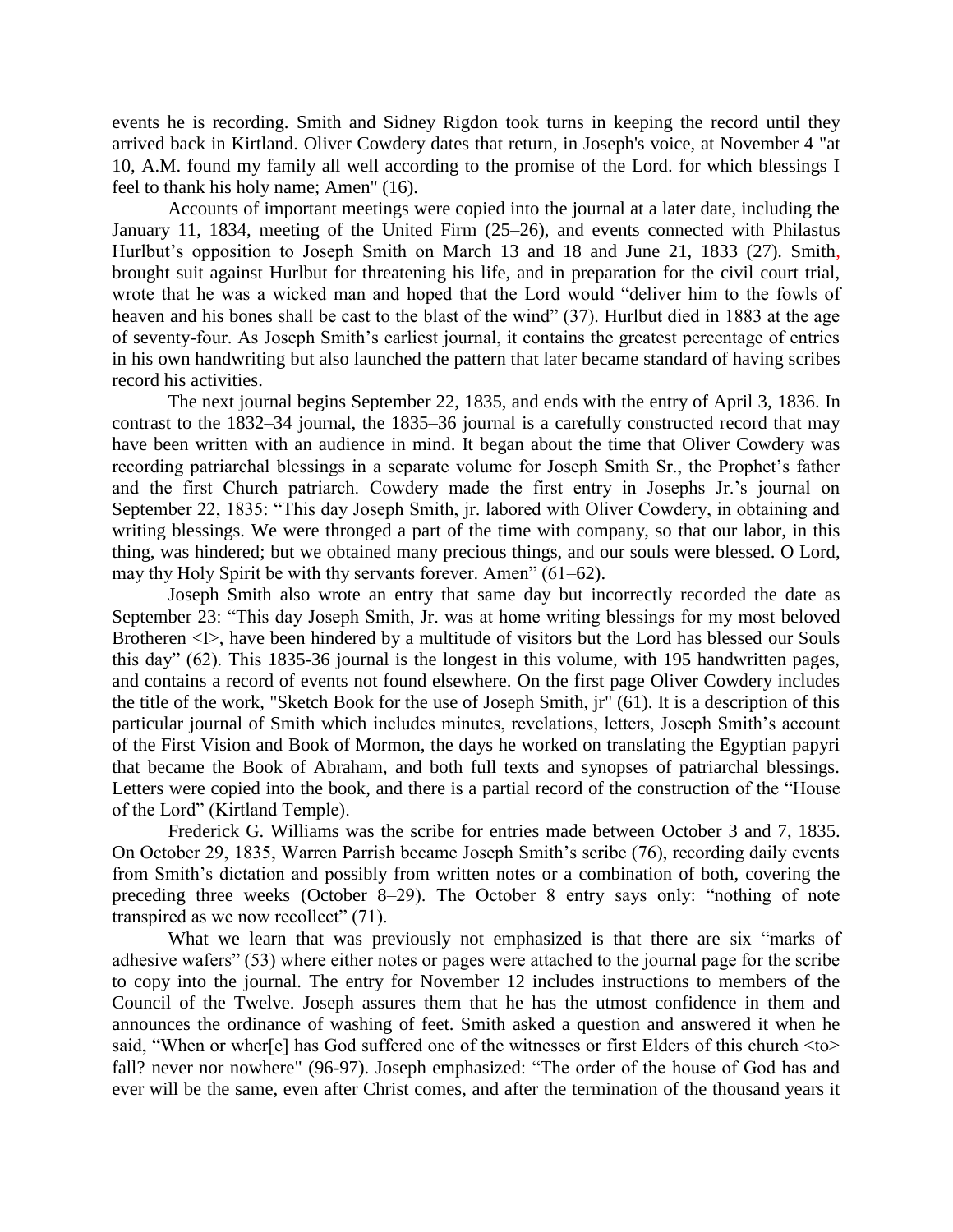will be the same, and we shall finally roll into the celestial kingdom of God and enjoy it forever" (98).

On November 14 a revelation for Warren Parrish told that he should be "privileged with writing much of my word" (100), foreshadowing his scribal work with Joseph Smith on what became the Book of Abraham. For one four-day stretch when Parrish was not available, Smith wrote his own entries; Frederick G. Williams also made entries for another four days (135–38). Other identified scribes included Sylvester Smith and Warren Cowdery.

A significant number of 1836 entries describe meetings in which priesthood holders cleansed themselves for the forthcoming promised endowment with power, and many entries appear to have been dictated by Joseph Smith personally. For example on January 21, 1836, Church leaders washed their bodies in water, perfumed themselves, and later met in President Smith's west room on the third floor of the "Chapel" (Kirtland Temple). The Church presidency anointed their heads and pronounced blessings upon them. Joseph told of receiving a glorious vision of the celestial kingdom, including the gate and the throne of God. "I saw father Adam," Smith said, "and Abraham and Michael and my father and mother, my brother Alvin" all in the highest kingdom. The voice of the Lord said that those who would have received the gospel if they had been permitted to live were heirs of the celestial kingdom. Children who died before they are accountable are saved in the same kingdom (167–68; now LDS D&C 137). Smith saw the Twelve Apostles in the celestial kingdom of God. Others also received visions that evening and the group dismissed between 1:00 and 2:00 in the morning.

The first session of the long-promised solemn assembly in the Kirtland House of the Lord was held on March 27. Joseph Smith delivered the dedicatory prayer. A few days later on April 3, Smith and Oliver Cowdery, after prayer, beheld in vision the Savior who accepted the dedication. They jointly received three visions in which the "Keys of the gathering of Israel" were committed to them by Moses, followed by the "dispensation of the gospel of Abraham" by Elias; and the "Keys of this dispensation," (that is, the last dispensation) by Elijah the Prophet (219–22; now LDS D&C 110).

The March-September 1838 journal or "Scriptory Book" follows the activities of Joseph Smith and Sidney Rigdon of the First Presidency. Most of this record consists of copies of documents including letters, minutes of meetings, and revelations. Except for one revelation the handwriting is that of George W. Robinson. The record book commences on March 13, 1838, and notes the arrival of Joseph Smith and family the next day at Far West, Missouri. Included are the explanations of the book of Isaiah (239–40), and a September 4, 1837, letter that included the minutes of a conference held the previous day in Kirtland (240–45). These items are of interest as George Robinson arrived in Far West at the end of March, for a letter states "yesterday br Robinson arrived here" (247). Robinson, who was a clerk in Kirtland, would have needed to copy the various documents in this record after his arrival. The daily journal entries start on April 27 including Robinson's words, "myself also engaged in keeping this record" (260).

A few observations can be made at this point. In a Joseph Smith letter dated March 29, 1838, and copied into the record book, he mentions the destruction of the printing office in Kirtland on January 16: "we presume to believe must have been occasioned by the Parrishites or more properly the Aristocrats or Anarchys as we believe" (246). There is no footnote here to indicate that Smith was mistaken and that the building in which the press was contained was burned by Church members and not by the rumored "Parrishites," although it is true that Warren Parrish was no longer affiliated with Mormonism by the end of December 1837. Benjamin F. Johnson wrote in his life's story, "The printing office and material which our enemies thought to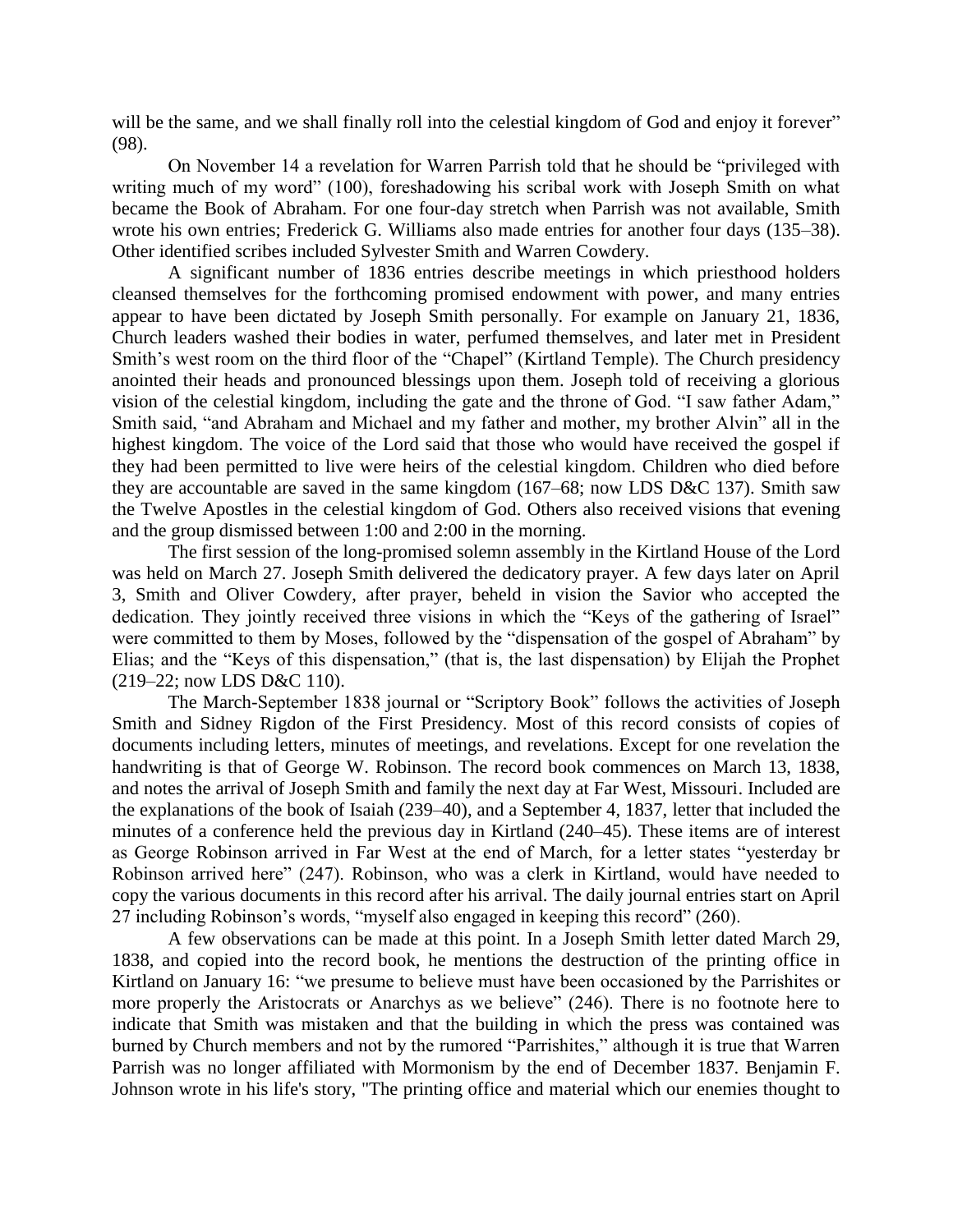use to bolster up a church organization opposed to the Prophet was set on fire by Bro Lyman R. Sherman and destroyed."<sup>1</sup>

Another insight into the Scriptory Book is a letter by Joseph Smith and Sidney Rigdon on April 9, 1838, to John Whitmer, who served as Church historian before his excommunication on March 10. They wanted a corrected version of his Church history, since "we never supposed you capable of writing a history" and "[know] your incompetency as a historian." If they did not receive his history (which they did not), they announced their intention to write another (249). Later in the month on April 27, they commenced a draft of the early life of Joseph Smith that eventually became the history of the Church (260).

The Church trial of Oliver Cowdery is mentioned "as will be found recorded in the Church record of the city of Far West Book A," also the trials of David Whitmer and Lyman E. Johnson in the same record  $(256–57)$ . This record is a separate manuscript book from "Minute" Book 2," more commonly known as the Far West Record. The reason for the separate record is that Ebenezer Robinson wrote the original minutes, which Hosea Stout then copied into the Far West Record ("Minute Book 2") in the early 1840s in Nauvoo.

It is always nice to read about Joseph Smith's dogs. During a trip exploring the northern Missouri counties, he "put on his dog" after a large black wolf  $(271)$ . The wolf survived the encounter by running faster than Smith's dog. After the Fourth of July 1838 in Far West, when George Robinson wrote: "Shortly after Prests. J, Smith Jr S, Rigdon H. Smith and myself, left this place for Adam Ondi Awman [Adam-ondi-Ahman] we saw a deer or two on the way. Prest Smith set his dogs after them one of which was a gray hound which caut the deer but could not hold him, although he threw him down, yet he injoured the dog so badly that he let him go, and we lost him, The race was quite amusing indeed"  $(276)$ .

A highlight of this journal is contained in the historical introduction and footnotes describing the Danites, an extralegal body of men originally instructed to cleanse the Church of dissenters. Though the majority of Church members sustained Joseph Smith, some "prominent" excommunicants," such as Oliver Cowdery, David Whitmer, Lyman E. Johnson, and John Whitmer, "remained in Caldwell County." The editors explain: "Active in compelling their [the excommunicants'] departure was a new volunteer paramilitary organization of Mormon men called the Danites, of which Robinson was an officer. The Danites sought to rid the church of dissent, to ensure the fulfillment of church leaders' directives, and later to help combat external threats against the Saints"  $(231)$ .

One portion of the "Scriptory Book" was subsequently crossed out. It contained a mention of the Danites including the words "This company or a part of them ex[h]ibited on the fourth day of July." One word, written above the first line in George Robinson's handwriting, is not part of the printed text (see photograph p. 292). It is appears to be "Revelatr" [sic]. There is no note explaining why this word was omitted in the printed transcription (293). The notes for the entry of August 7, 1838, describing the First Presidency, General Elias Higbee, and others riding together, explain that Higbee "was 'Captain General' of the Danites—the ranking officer in the organization" (299 note 222). The glossary gives a lengthy definition of the organization (464).

 $\overline{a}$ 

<sup>&</sup>lt;sup>1</sup> "A Life Review," Benjamin Franklin Johnson Papers, 24, LDS Church History Library. The top of the manuscript page has the not: "Printing office burned by L R Sherman." Also in Johnson, *My Life's Review* (Independence, Missouri: Zion's Printing and Publishing Co., 1947), 29-30.